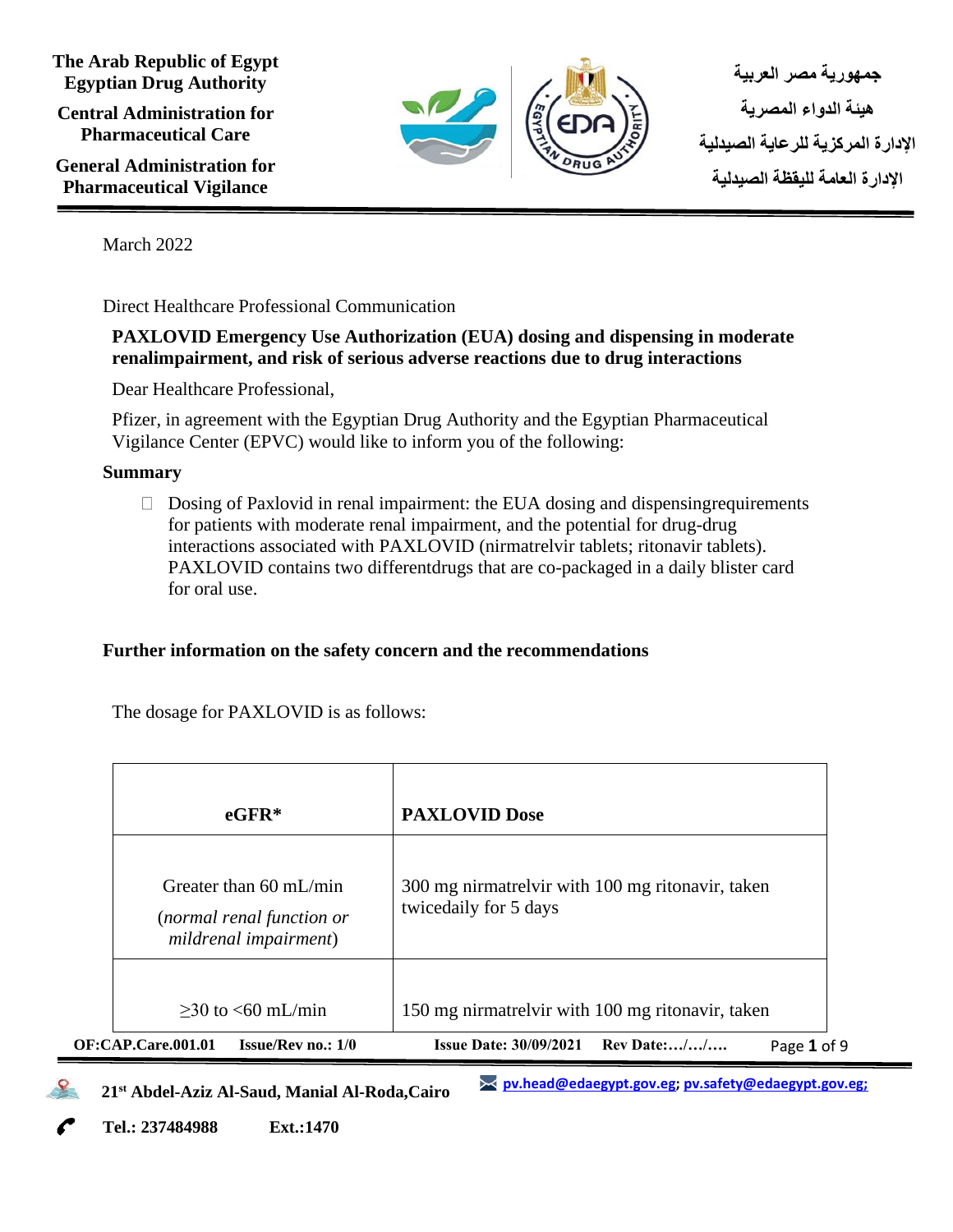**Central Administration for Pharmaceutical Care**

**General Administration for Pharmaceutical Vigilance**



**جمهورية مصر العربية هيئة الدواء المصرية اإلدارة المركزية للرعاية الصيدلية اإلدارة العامة لليقظة الصيدلية** 

| ( <i>moderate renal impairment</i> ) | twicedaily for 5 days                              |
|--------------------------------------|----------------------------------------------------|
| $<$ 30 mL/min                        | PAXLOVID is not recommended (the appropriate dose) |
| (severe renal impairment)            | has not been determined).                          |

\*eGFR=estimated glomerular filtration rate based on the Chronic Kidney Disease-Epidemiology Collaboration (CKD-EPI) formula

Each daily blister card contains a morning and evening dose, with each dose consisting of 300 mg nirmatrelvir (two oval, pink 150 mg tablets) and 100 mg ritonavir (one ovaloid, white 100 mgtablet) as shown in Figure A below, which is incongruent with the moderate renal impairment dose.



**Figure A: Blister card containing morning and evening dose for normal renalfunction or mild renal impairment**

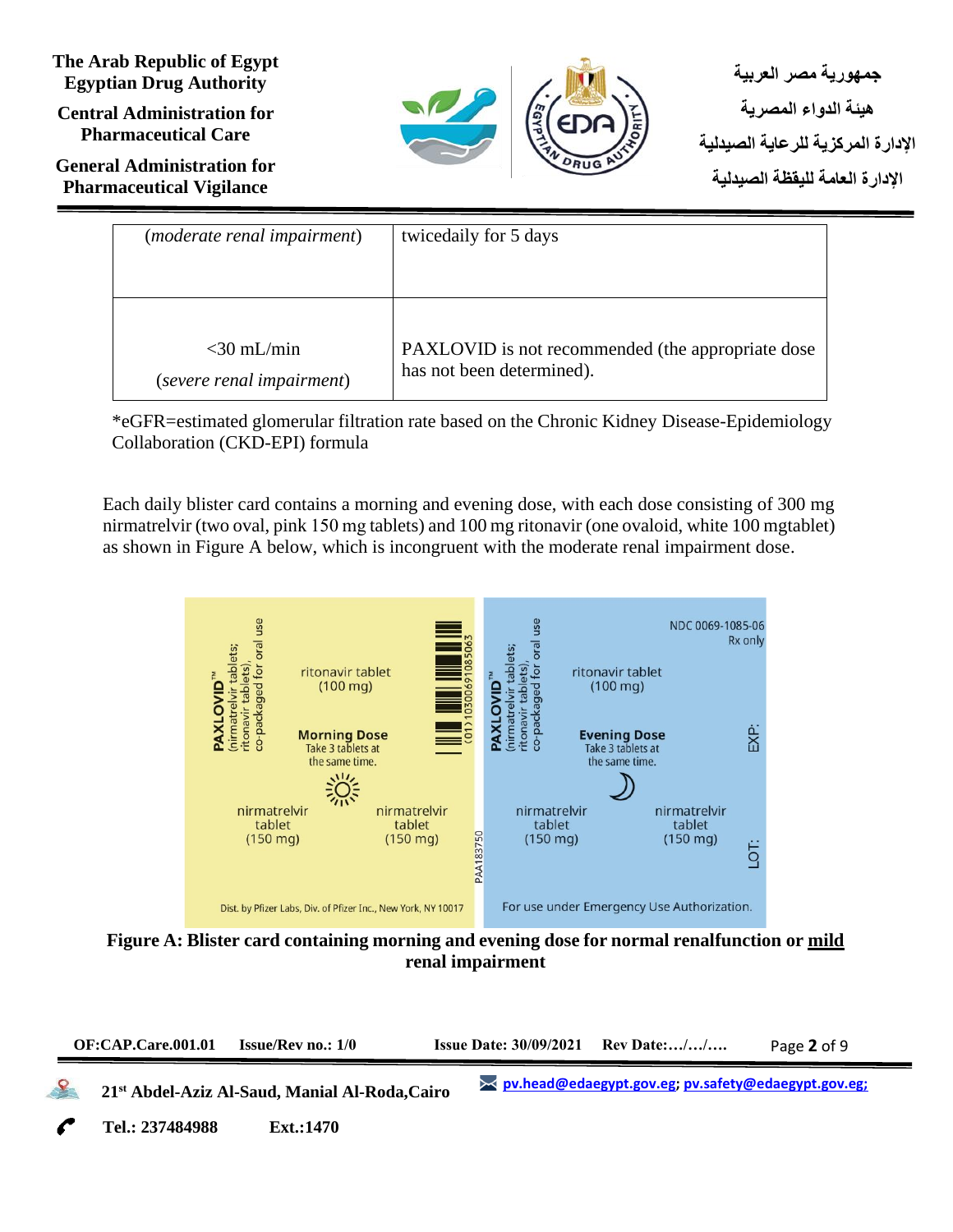**Central Administration for Pharmaceutical Care**

**General Administration for Pharmaceutical Vigilance**



Each daily blister card contains more nirmatrelvir tablets than are needed for dosing in patients with moderate renal impairment. **It is critical that all prescriptions specify the numeric dosefor each active ingredient within PAXLOVID as follows:**

- $\Box$  PAXLOVID 150 mg nirmatrelvir with 100 mg ritonavir for patients with moderate renal impairment, or
- **PAXLOVID 300 mg nirmatrelvir with 100 mg ritonavir for patients with normalrenal function or mild renal impairment**

Dispensing information in patients with moderate renal impairment:

Each shipment of PAXLOVID will be accompanied with **instructions, for pharmacists to remove the unneeded, additional nirmatrelvir tablets, and with stickers to affix to each daily blister card as well as the carton** when dispensing PAXLOVID to patients with moderate renal impairment (see below for image of dispensing instructions). **Pharmacists should discard the removed tablets per state requirements or local guidelines.**

**Pharmacists** should ensure that they refer to the instructions entitled "IMPORTANT PAXLOVID™ DISPENSING INFORMATION FOR PATIENTS WITH MODERATE RENAL

IMPAIRMENT" regarding specific instructions on tablet removal and proper sticker placement. In addition, **pharmacists should counsel patients** about renal dosing instructions and notify them that their blister cards have been altered at the pharmacy.

**OF:CAP.Care.001.01 Issue/Rev no.: 1/0 Issue Date: 30/09/2021 Rev Date:…/…/….**

Page **3** of 9

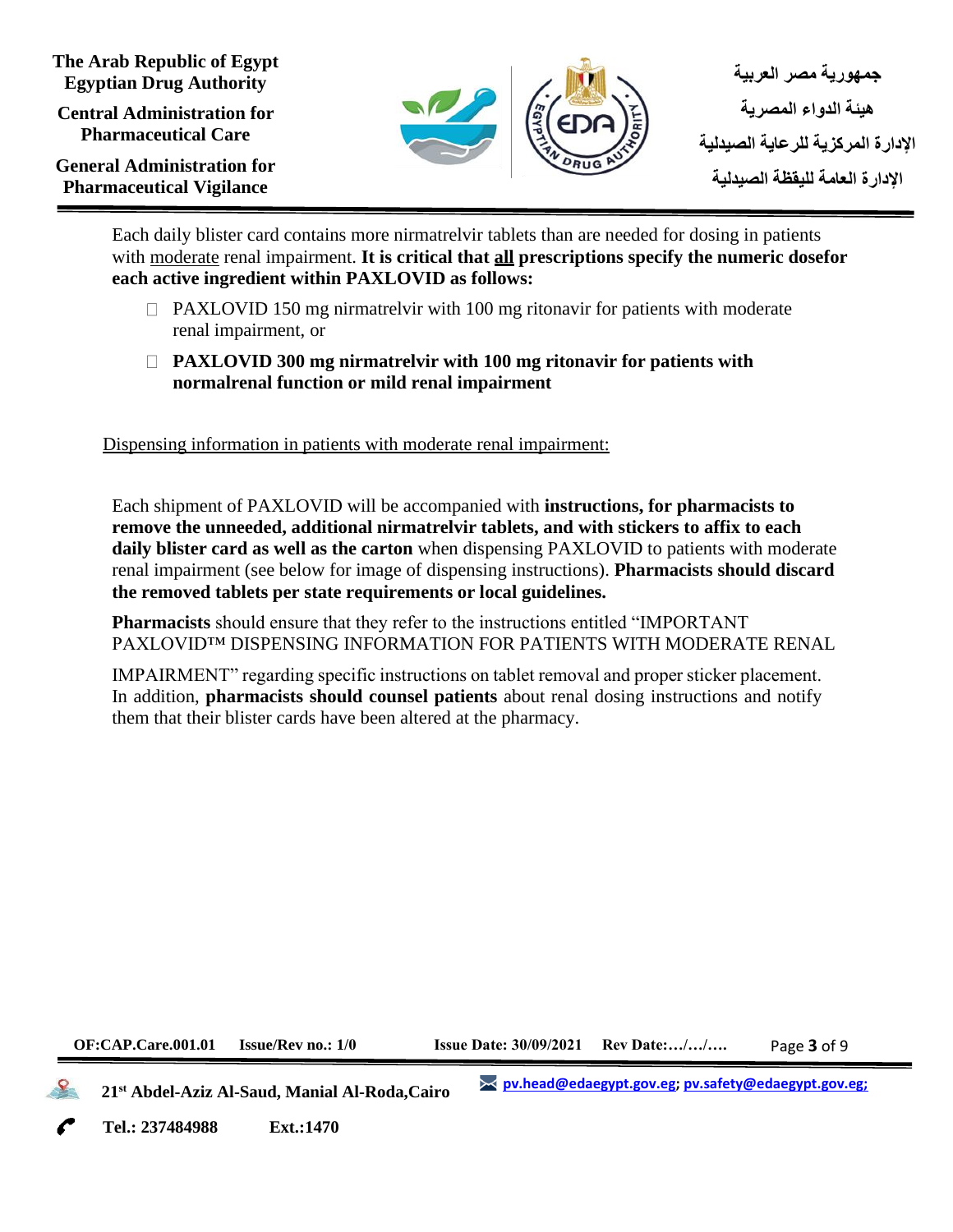**Central Administration for Pharmaceutical Care**

**General Administration for Pharmaceutical Vigilance**



## IMPORTANT PAXLOVID™ EUA DISPENSING INFORMATION FOR PATIENTS WITH MODERATE RENAL IMPAIRMENT

## **To dispense PAXLOVID dose (150 mg nirmatrelvir with 100 mg ritonavir) formoderate renal impairment, pharmacist should:**

**STEP ONE:** Remove one of the 150 mg nirmatrelvir tablets from the morning dose and remove one of the 150 mg nirmatrelvir tablets from the evening dose of the blister card (see figure 1 below). The nirmatrelvir tablets that are removed should be the ones closest to the middle of the blister pack. Discard the removed tablets per state requirements or local guidelines.



Figure 1: Remove the nirmatrelvir tablets circled in red from the blister card

**STEP TWO:** Affix the blister card with one sticker from the provided tear pad to carefully cover the empty blister cavities as shown in figure 2 below. The exact placement of this sticker is important to cover the empty blister cavities from the tablets. Ensure the sticker also covers the pre-printed dosing instruction that is on the blister card.

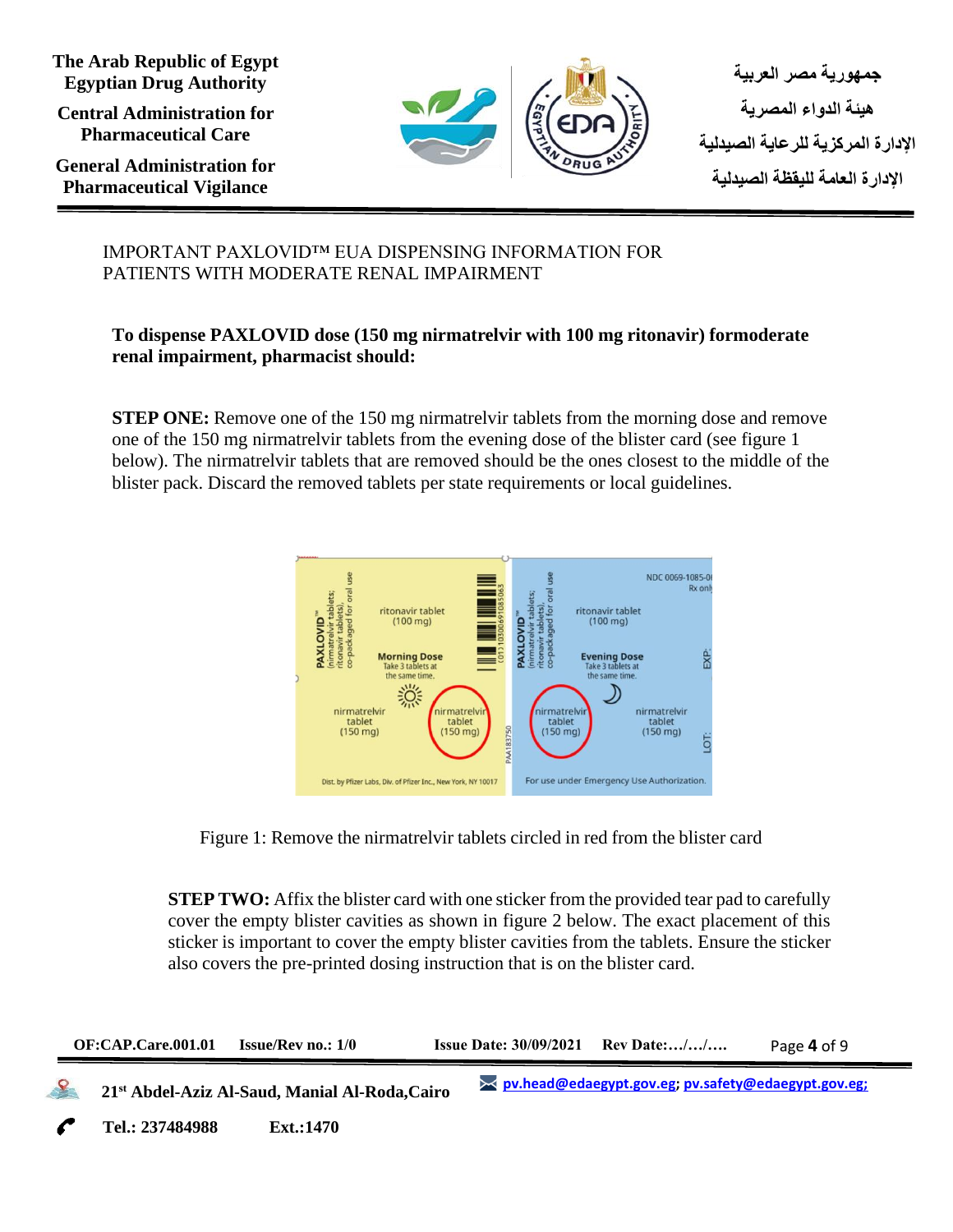**Central Administration for Pharmaceutical Care**

**General Administration for Pharmaceutical Vigilance**





Figure 2: Placement of sticker over empty blister cavities and pre-printed dosing instruction after removal of nirmatrelvir tablets

**STEP THREE:** Repeat steps one and two for every blister card in the carton (each carton contains five blister cards for a full 5-day dosing regimen).

**STEP FOUR:** Affix one sticker from the provided tear pad to carefully cover over the preprinted dosing regimen on the carton as shown in figure 3 below:

**OF:CAP.Care.001.01 Issue/Rev no.: 1/0 Issue Date: 30/09/2021 Rev Date:…/…/….**

Page **5** of 9

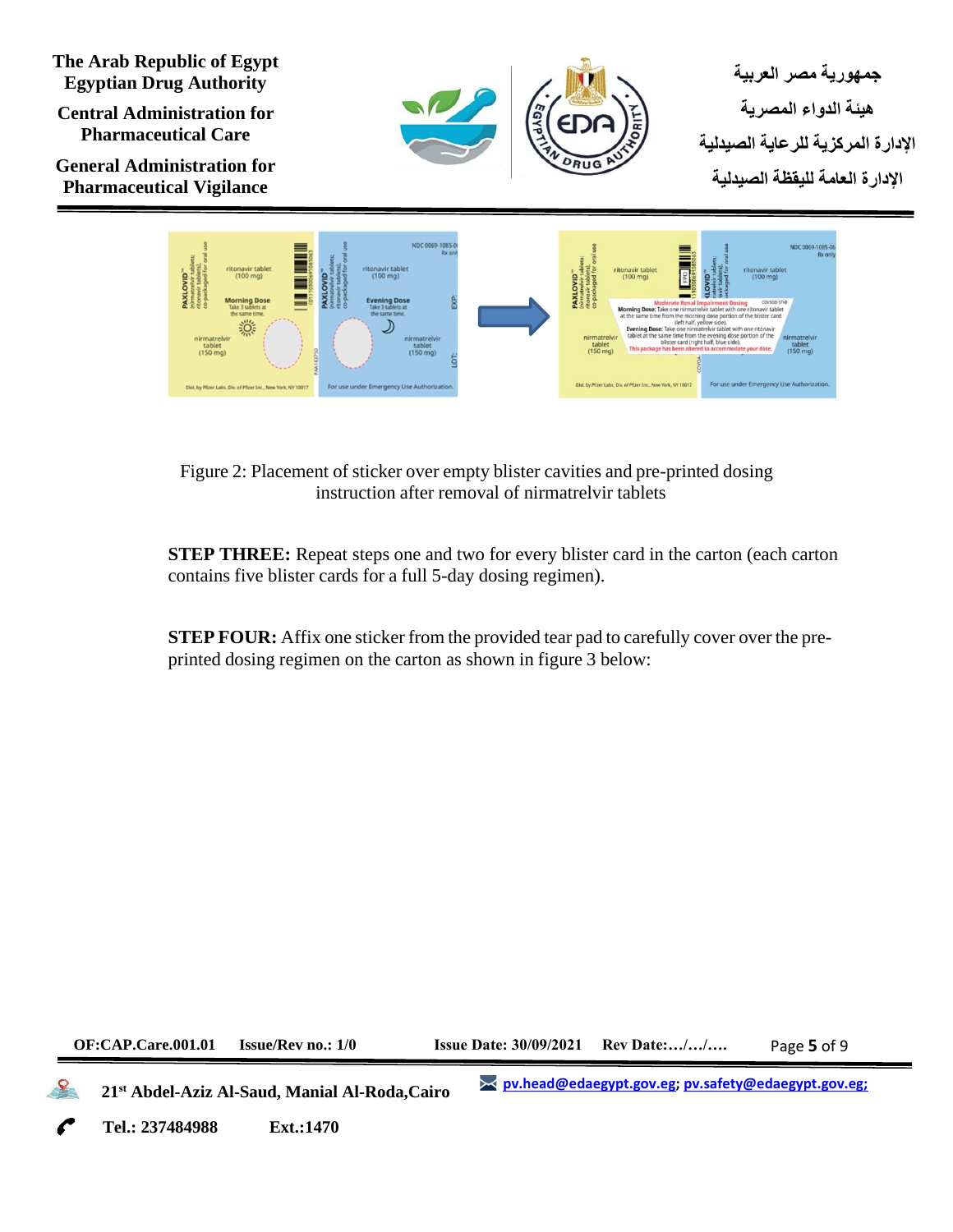



Figure 3: Placement of sticker over pre-printed dosing regimen on carton

Patients with moderate renal impairment should be instructed to take only one 150-mg nirmatrelvir tablet with one 100-mg ritonavir tablet together twice daily for 5 days. **Patients withmoderate renal impairment should be notified that their blister cards have been altered by their pharmacist to remove unneeded tablets.**

Risk of Serious Adverse Reactions Due to Drug Interactions:

Use of PAXLOVID, a CYP3A inhibitor, in patients receiving concomitant medications metabolized by CYP3A may increase the plasma concentrations of those concomitantmedications.

Use of concomitant medications that inhibit or induce CYP3A may increase or decrease concentrations of PAXLOVID, respectively.

These interactions may lead to:

ster card conta

- Clinically significant adverse reactions, potentially leading to severe, life-threatening, orfatal events from greater exposures of concomitant medications.
- Clinically significant adverse reactions from greater exposures of PAXLOVID.
- $\Box$  Loss of therapeutic effect of PAXLOVID and possible development of viral resistance.

| OF:CAP.Care.001.01 | <b>Issue/Rev</b> no.: $1/0$                                | <b>Issue Date: 30/09/2021</b> Rev Date:// |                                                        | Page 6 of 9 |
|--------------------|------------------------------------------------------------|-------------------------------------------|--------------------------------------------------------|-------------|
|                    | 21 <sup>st</sup> Abdel-Aziz Al-Saud, Manial Al-Roda, Cairo |                                           | >< pv.head@edaegypt.gov.eg; pv.safety@edaegypt.gov.eg; |             |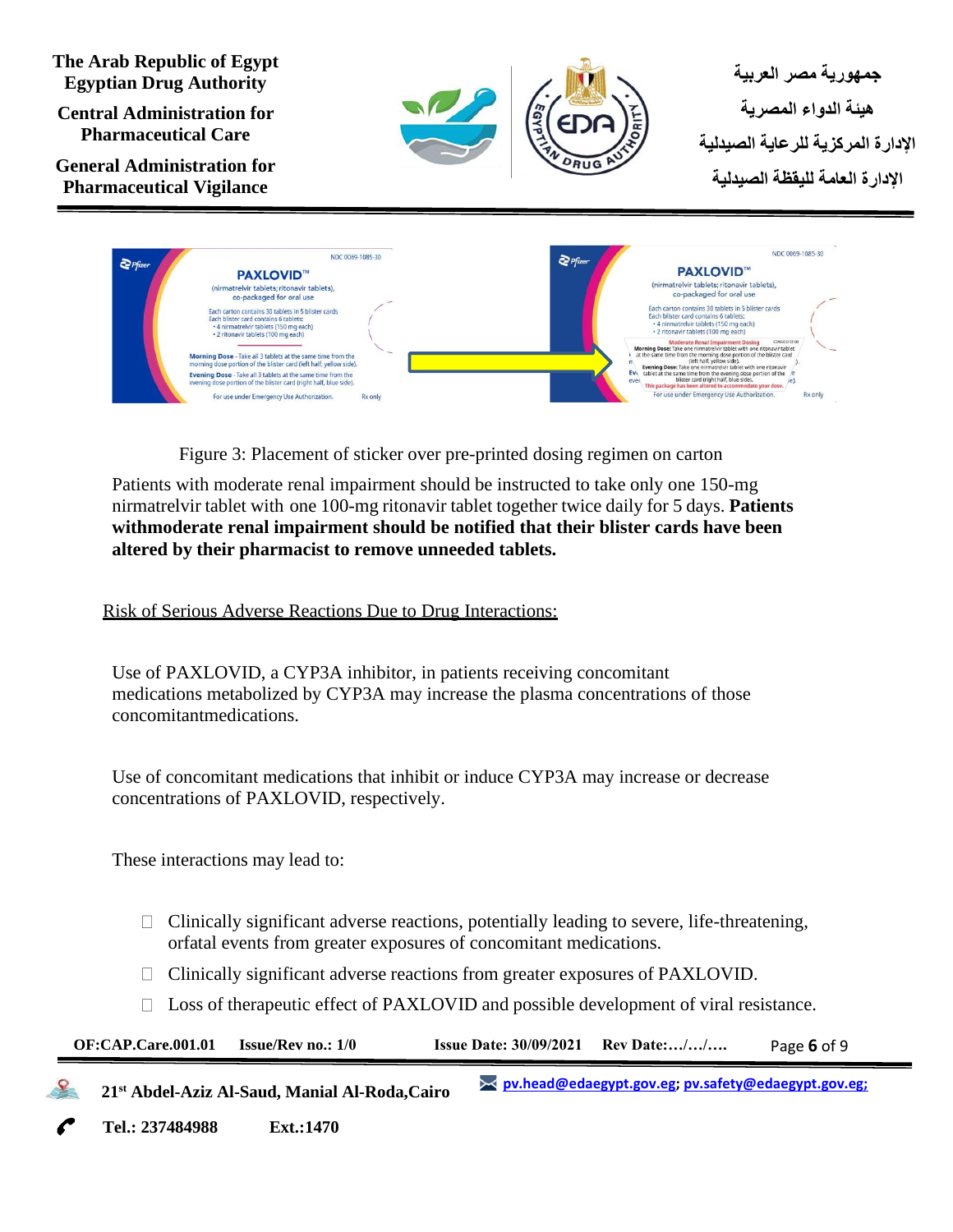**The Arab Republic of Egypt Egyptian Drug Authority Central Administration for Pharmaceutical Care**

**General Administration for Pharmaceutical Vigilance**



See the current EUA Fact Sheet for Healthcare Providers for clinically significant drug interactions, including **contraindicated** drugs. Consider the potential for drug interactions prior to and during PAXLOVID therapy; review concomitant medications during PAXLOVID therapy and monitor for the adverse reactions associated with the concomitant medications*.*

Prescribers and pharmacists should inform patients that PAXLOVID may interact with some drugs and is **contraindicated** for use with some drugs; therefore, patients should be advised to report to their healthcare provider the use of any prescription or non-prescription medication or herbal products.

Indication & Authorized Use:

The U.S. Food and Drug Administration (FDA) has issued an Emergency Use Authorization (EUA) for the emergency use of the unapproved product PAXLOVID for the treatment of mildto-moderate coronavirus disease 2019 (COVID-19) in adults and pediatric patients (12 years of age and older weighing at least 40 kg) with positive results of direct severe acute respiratory syndrome coronavirus 2 (SARS-CoV-2) viral testing, and who are at high risk for progression to severe COVID-19, including hospitalization or death.

For information on medical conditions and factors associated with increased risk for progression to severe COVID-19, see the Centers for Disease Control and Prevention (CDC) website:

#### **OF:CAP.Care.001.01 Issue/Rev no.: 1/0 Issue Date: 30/09/2021 Rev Date:…/…/….**

Page **7** of 9

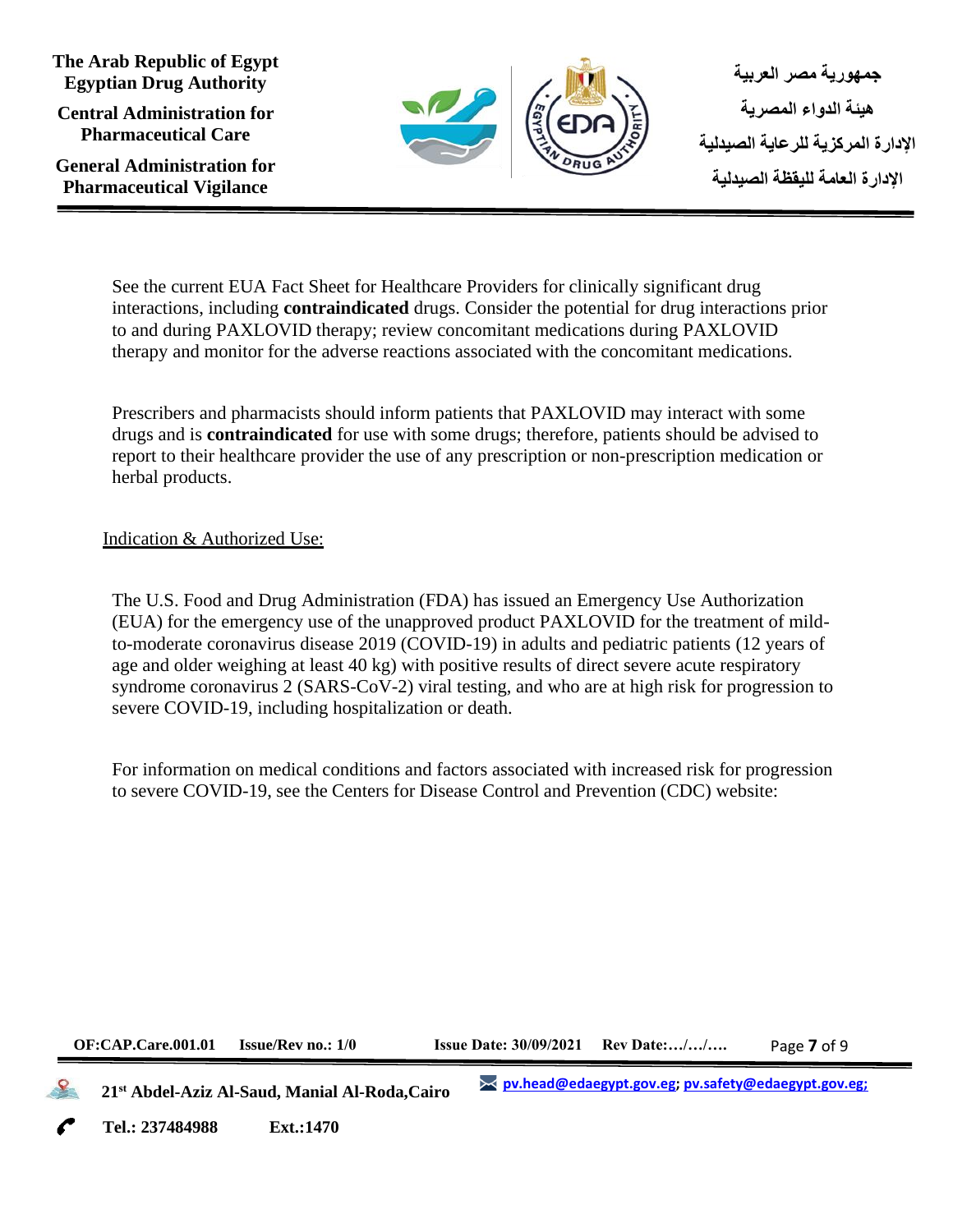**Central Administration for Pharmaceutical Care**

**General Administration for Pharmaceutical Vigilance**



[https://www.cdc.gov/coronavirus/2019-ncov/need-extra-precautions/people-with-medical](https://www.cdc.gov/coronavirus/2019-ncov/need-extra-precautions/people-with-medical-conditions.html)[conditions.html.](https://www.cdc.gov/coronavirus/2019-ncov/need-extra-precautions/people-with-medical-conditions.html)

Healthcare providers should consider the benefit-risk for an individual patient.

## Limitations of Authorized Use:

- $\Box$  PAXLOVID is not authorized for initiation of treatment in patients requiring hospitalization due to severe or critical COVID-19.
- $\Box$  PAXLOVID is not authorized for pre-exposure or post-exposure prophylaxis for prevention of COVID-19.
- $\Box$  PAXLOVID is not authorized for use for longer than 5 consecutive days.

PAXLOVID may only be prescribed for an individual patient by physicians, advanced practice registered nurses, and physician assistants that are licensed or authorized under state law toprescribe drugs in the therapeutic class to which PAXLOVID belongs (i.e., anti-infectives).

Patients requiring hospitalization due to severe or critical COVID-19 after starting treatment with PAXLOVID may complete the full 5-day treatment course per the healthcare provider's discretion.

#### **Further information**

The PAXLOVID EUA Fact Sheet for Healthcare Providers is available at [Home](https://covid19oralrxcom-preview.dev.pfizerstatic.io/en) | [COVID19oralRx.com](https://covid19oralrxcom-preview.dev.pfizerstatic.io/en) (pfizerstatic.io)

## **Call for reporting**

The Egyptian Pharmaceutical Vigilance Center is reminding HCP and public to report any safety information regarding human medicinal products including adverse drug reactions, medications errors, lack of efficacy and other medicine related problems through the following contacts:

| <b>Issue Date: <math>30/09/2021</math> Rev Date://</b><br><b>OF:CAP.Care.001.01</b><br><b>Issue/Rev no.: 1/0</b><br>Page 1 of 9 |  |
|---------------------------------------------------------------------------------------------------------------------------------|--|
|---------------------------------------------------------------------------------------------------------------------------------|--|

 **21st Abdel-Aziz Al-Saud, Manial Al-Roda,Cairo**